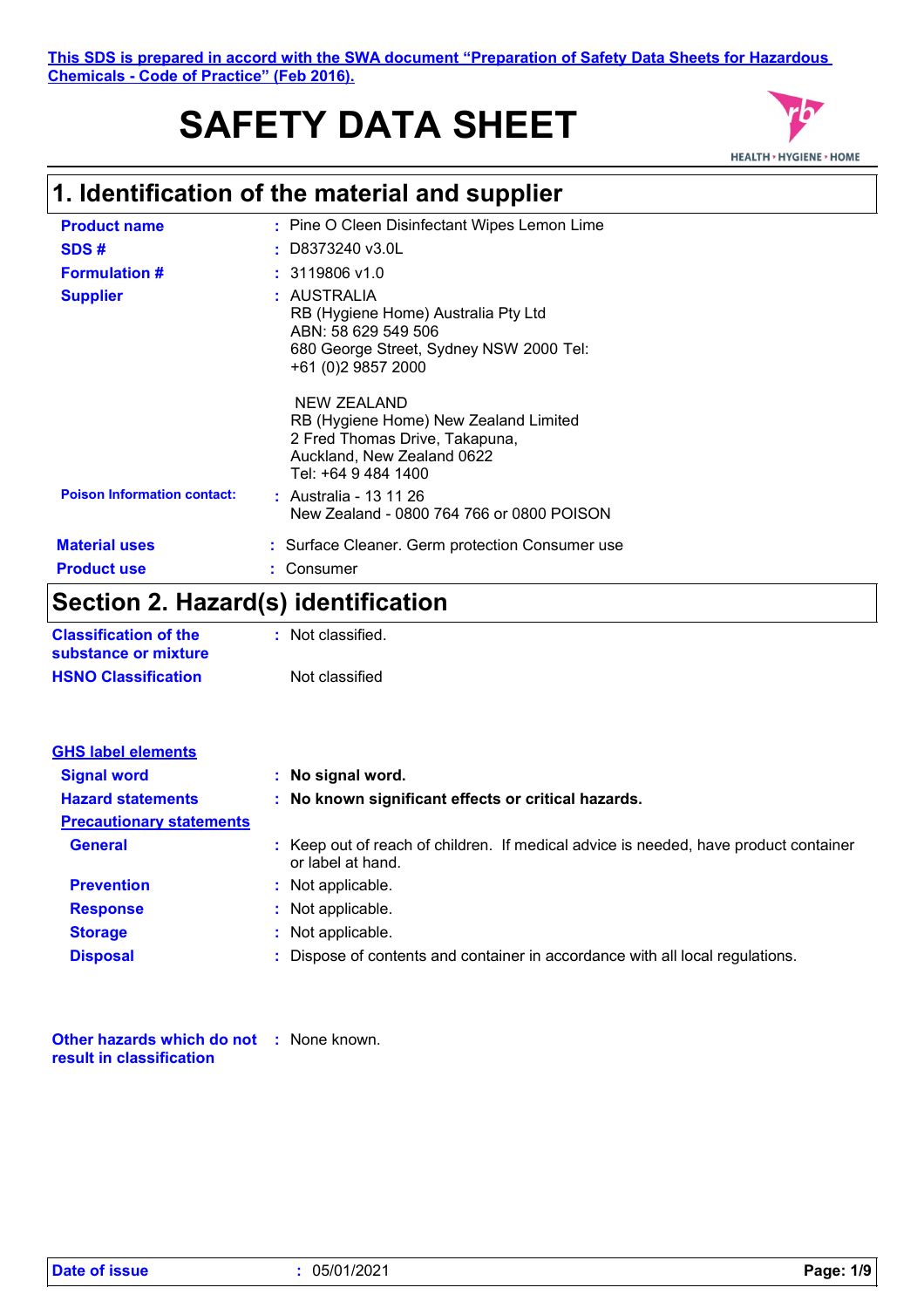## **Section 3. Composition and ingredient information**

**Substance/mixture :**

: Mixture

| <b>Ingredient name</b> | $\%$ (w/w) | <b>CAS number</b> |
|------------------------|------------|-------------------|
| ethanol                | ≤3         | 64-17-5           |
| Benzalkonium Chloride  | < 0.7      | 68424-85-1        |

 **Other Non-hazardous ingredients to 100%**

**Occupational exposure limits, if available, are listed in Section 8.**

### **Section 4. First aid measures**

| <b>Description of necessary first aid measures</b> |                                                                                                                                                                                                                                                                                                                                                           |  |
|----------------------------------------------------|-----------------------------------------------------------------------------------------------------------------------------------------------------------------------------------------------------------------------------------------------------------------------------------------------------------------------------------------------------------|--|
| <b>Eye contact</b>                                 | : Immediately flush eyes with plenty of water, occasionally lifting the upper and lower<br>eyelids. Check for and remove any contact lenses. Get medical attention if irritation<br>occurs.                                                                                                                                                               |  |
| <b>Inhalation</b>                                  | : Remove victim to fresh air and keep at rest in a position comfortable for breathing.<br>Get medical attention if symptoms occur.                                                                                                                                                                                                                        |  |
| <b>Skin contact</b>                                | : Flush contaminated skin with plenty of water. Remove contaminated clothing and<br>shoes. Get medical attention if symptoms occur.                                                                                                                                                                                                                       |  |
| <b>Ingestion</b>                                   | : Wash out mouth with water. Remove victim to fresh air and keep at rest in a<br>position comfortable for breathing. If material has been swallowed and the exposed<br>person is conscious, give small quantities of water to drink. Do not induce vomiting<br>unless directed to do so by medical personnel. Get medical attention if symptoms<br>occur. |  |

#### **Most important symptoms/effects, acute and delayed**

| <b>Potential acute health effects</b> |                                                     |  |
|---------------------------------------|-----------------------------------------------------|--|
| Eye contact                           | : No known significant effects or critical hazards. |  |
| <b>Inhalation</b>                     | : No known significant effects or critical hazards. |  |
| <b>Skin contact</b>                   | : No known significant effects or critical hazards. |  |
| <b>Ingestion</b>                      | : No known significant effects or critical hazards. |  |
| <b>Over-exposure signs/symptoms</b>   |                                                     |  |
| Eye contact                           | : No specific data.                                 |  |
| <b>Inhalation</b>                     | : No specific data.                                 |  |
| <b>Skin contact</b>                   | : No specific data.                                 |  |
| <b>Ingestion</b>                      | : No specific data.                                 |  |
|                                       |                                                     |  |
|                                       |                                                     |  |

| Indication of immediate medical attention and special treatment needed, if necessary |                                                                                                                                |  |
|--------------------------------------------------------------------------------------|--------------------------------------------------------------------------------------------------------------------------------|--|
| Notes to physician                                                                   | : Treat symptomatically. Contact poison treatment specialist immediately if large<br>quantities have been ingested or inhaled. |  |
| <b>Specific treatments</b>                                                           | : No specific treatment.                                                                                                       |  |
| <b>Protection of first-aiders</b>                                                    | : No action shall be taken involving any personal risk or without suitable training.                                           |  |

**See toxicological information (Section 11)**

### **Section 5. Fire-fighting measures**

| <b>Extinguishing media</b>             |                                                                 |  |
|----------------------------------------|-----------------------------------------------------------------|--|
| <b>Suitable extinguishing</b><br>media | : Use an extinguishing agent suitable for the surrounding fire. |  |
| Unsuitable extinguishing<br>media      | : None known.                                                   |  |

|  | <b>Date of issue</b> |
|--|----------------------|
|  |                      |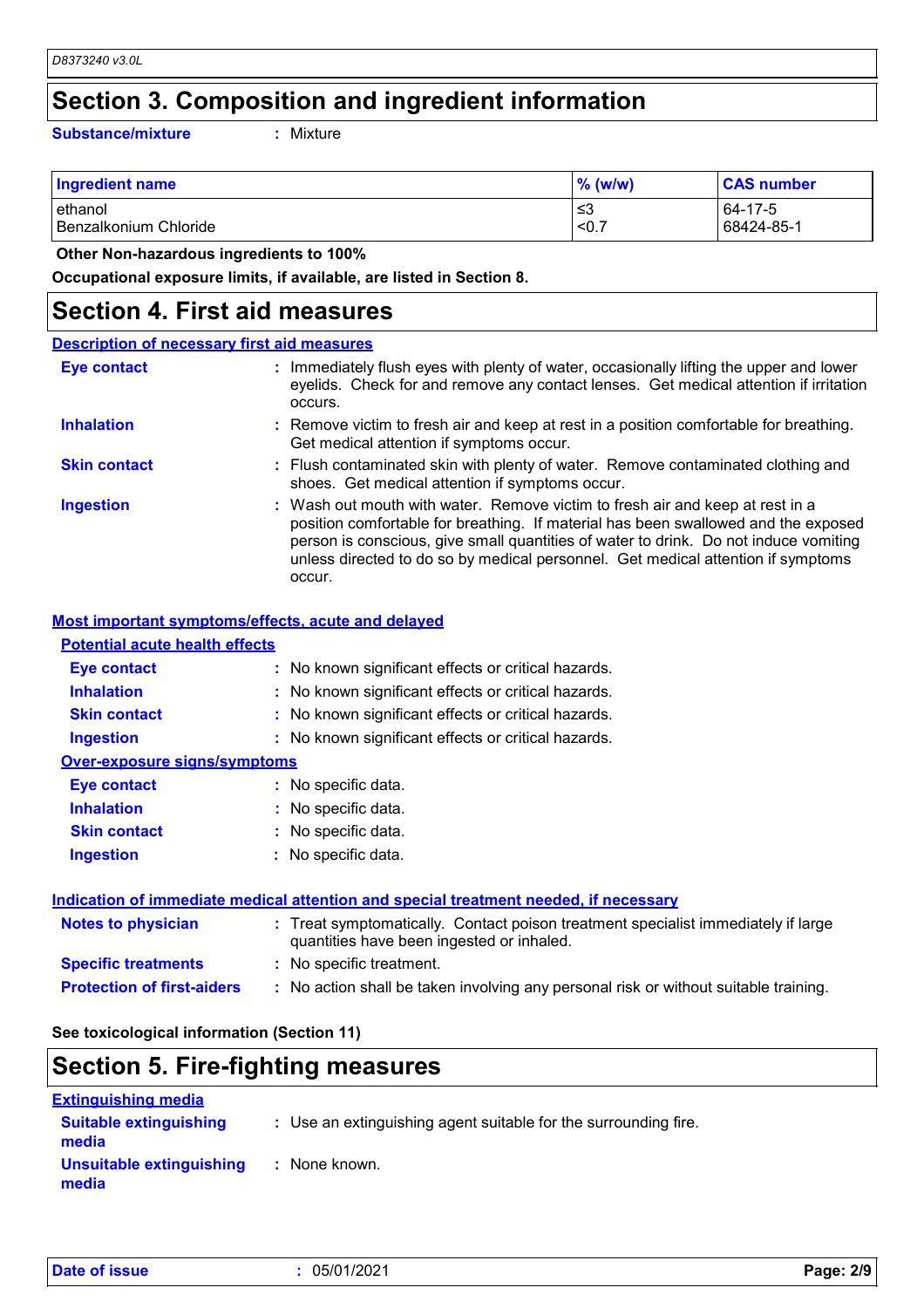# **Section 5. Fire-fighting measures**

| <b>Specific hazards arising</b><br>from the chemical   | : No specific fire or explosion hazard.                                                                                                                                                             |
|--------------------------------------------------------|-----------------------------------------------------------------------------------------------------------------------------------------------------------------------------------------------------|
| <b>Hazardous thermal</b><br>decomposition products     | : Decomposition products may include the following materials:<br>carbon dioxide<br>carbon monoxide                                                                                                  |
| <b>Special protective actions</b><br>for fire-fighters | : Promptly isolate the scene by removing all persons from the vicinity of the incident if<br>there is a fire. No action shall be taken involving any personal risk or without<br>suitable training. |
| <b>Special protective actions</b><br>for fire-fighters | : Fire-fighters should wear appropriate protective equipment and self-contained<br>breathing apparatus (SCBA) with a full face-piece operated in positive pressure<br>mode.                         |

### **Section 6. Accidental release measures**

#### **Personal precautions, protective equipment and emergency procedures**

| For non-emergency<br>personnel                               | : No action shall be taken involving any personal risk or without suitable training.<br>Evacuate surrounding areas. Keep unnecessary and unprotected personnel from<br>entering. Do not touch or walk through spilled material. Put on appropriate<br>personal protective equipment. |
|--------------------------------------------------------------|--------------------------------------------------------------------------------------------------------------------------------------------------------------------------------------------------------------------------------------------------------------------------------------|
| For emergency responders                                     | If specialized clothing is required to deal with the spillage, take note of any<br>Æ.<br>information in Section 8 on suitable and unsuitable materials. See also the<br>information in "For non-emergency personnel".                                                                |
| <b>Environmental precautions</b>                             | : Avoid dispersal of spilled material and runoff and contact with soil, waterways,<br>drains and sewers. Inform the relevant authorities if the product has caused<br>environmental pollution (sewers, waterways, soil or air).                                                      |
| <b>Methods and materials for containment and cleaning up</b> |                                                                                                                                                                                                                                                                                      |
| <b>Small spill</b>                                           | : Move containers from spill area. Vacuum or sweep up material and place in a<br>designated, labeled waste container. Dispose of via a licensed waste disposal                                                                                                                       |

Move containers from spill area. Prevent entry into sewers, water courses, basements or confined areas. Vacuum or sweep up material and place in a designated, labeled waste container. Dispose of via a licensed waste disposal contractor. Note: see Section 1 for emergency contact information and Section 13 for waste disposal. **Large spill :** contractor.

**See Section 1 for emergency contact information.**

**See Section 8 for information on appropriate personal protective equipment. See Section 13 for additional waste treatment information.**

# **Section 7. Handling and storage**

#### **Precautions for safe handling**

| <b>Protective measures</b><br><b>Advice on general</b><br>occupational hygiene | : Put on appropriate personal protective equipment (see Section 8).<br>: Eating, drinking and smoking should be prohibited in areas where this material is<br>handled, stored and processed. Workers should wash hands and face before<br>eating, drinking and smoking. Remove contaminated clothing and protective<br>equipment before entering eating areas. See also Section 8 for additional |
|--------------------------------------------------------------------------------|--------------------------------------------------------------------------------------------------------------------------------------------------------------------------------------------------------------------------------------------------------------------------------------------------------------------------------------------------------------------------------------------------|
|                                                                                | information on hygiene measures.                                                                                                                                                                                                                                                                                                                                                                 |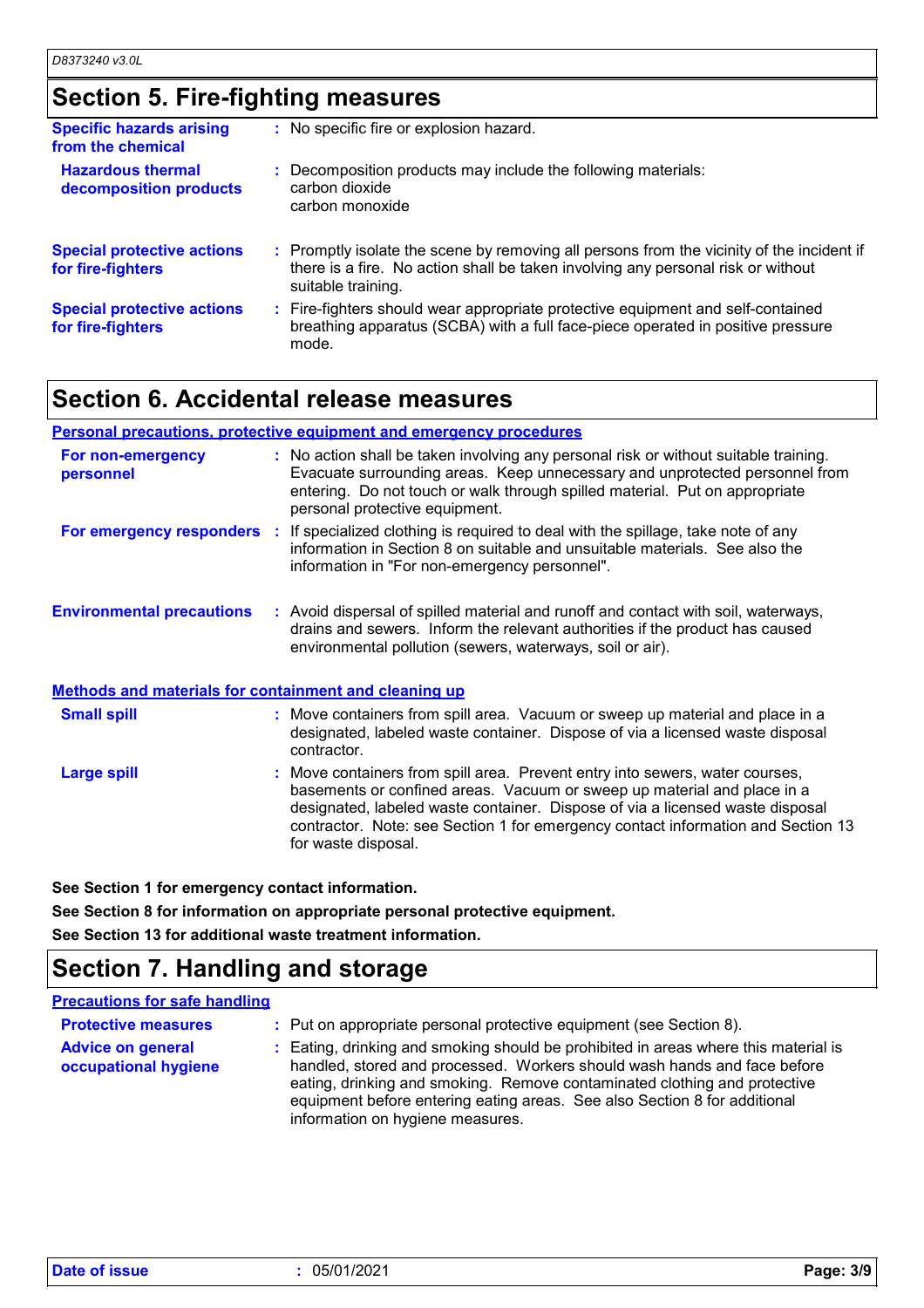# **Section 7. Handling and storage**

| Conditions for safe storage, : | Do not store below the following temperature: $30^{\circ}$ C (86 $^{\circ}$ F). Store in accordance |
|--------------------------------|-----------------------------------------------------------------------------------------------------|
| including any                  | with local regulations. Store in original container protected from direct sunlight in a             |
| incompatibilities              | dry, cool and well-ventilated area, away from incompatible materials (see Section 10)               |
|                                | and food and drink. Keep container tightly closed and sealed until ready for use.                   |
|                                | Containers that have been opened must be carefully resealed and kept upright to                     |
|                                | prevent leakage. Do not store in unlabeled containers. Use appropriate                              |
|                                | containment to avoid environmental contamination. See Section 10 for incompatible                   |
|                                | materials before handling or use.                                                                   |

## **Section 8. Exposure controls and personal protection**

### **Control parameters**

**Australia**

#### **Occupational exposure limits**

| Ingredient name | <b>Exposure limits</b>                                                                                     |
|-----------------|------------------------------------------------------------------------------------------------------------|
| ethanol         | Safe Work Australia (Australia, 4/2018).<br>TWA: 1880 mg/m <sup>3</sup> 8 hours.<br>TWA: 1000 ppm 8 hours. |

#### **New Zealand**

**Occupational exposure limits : No exposure standard allocated.**

| Ingredient name | <b>Exposure limits</b>                                                                                         |
|-----------------|----------------------------------------------------------------------------------------------------------------|
| ethanol         | NZ HSWA 2015 (New Zealand, 11/2017).<br>WES-TWA: 1000 ppm 8 hours.<br>WES-TWA: 1880 mg/m <sup>3</sup> 8 hours. |

| <b>Appropriate engineering</b><br><b>controls</b> | : Good general ventilation should be sufficient to control worker exposure to airborne<br>contaminants.                                                                                                                                                                                                                                                                                           |  |  |
|---------------------------------------------------|---------------------------------------------------------------------------------------------------------------------------------------------------------------------------------------------------------------------------------------------------------------------------------------------------------------------------------------------------------------------------------------------------|--|--|
| <b>Environmental exposure</b><br>controls         | : Emissions from ventilation or work process equipment should be checked to ensure<br>they comply with the requirements of environmental protection legislation. In some<br>cases, fume scrubbers, filters or engineering modifications to the process<br>equipment will be necessary to reduce emissions to acceptable levels.                                                                   |  |  |
| <b>Individual protection measures</b>             |                                                                                                                                                                                                                                                                                                                                                                                                   |  |  |
| <b>Hygiene measures</b>                           | : Wash hands, forearms and face thoroughly after handling chemical products, before<br>eating, smoking and using the lavatory and at the end of the working period.<br>Appropriate techniques should be used to remove potentially contaminated clothing.<br>Wash contaminated clothing before reusing. Ensure that eyewash stations and<br>safety showers are close to the workstation location. |  |  |
| <b>Eye/face protection</b>                        | : Safety eyewear complying with an approved standard should be used when a risk<br>assessment indicates this is necessary to avoid exposure to liquid splashes, mists,<br>gases or dusts. If contact is possible, the following protection should be worn,<br>unless the assessment indicates a higher degree of protection: safety glasses with<br>side-shields.                                 |  |  |
| <b>Skin protection</b>                            |                                                                                                                                                                                                                                                                                                                                                                                                   |  |  |
| <b>Hand protection</b>                            | : Chemical-resistant, impervious gloves complying with an approved standard should<br>be worn at all times when handling chemical products if a risk assessment indicates<br>this is necessary.                                                                                                                                                                                                   |  |  |
| <b>Body protection</b>                            | : Personal protective equipment for the body should be selected based on the task<br>being performed and the risks involved and should be approved by a specialist<br>before handling this product.                                                                                                                                                                                               |  |  |
| <b>Other skin protection</b>                      | : Appropriate footwear and any additional skin protection measures should be<br>selected based on the task being performed and the risks involved and should be<br>approved by a specialist before handling this product.                                                                                                                                                                         |  |  |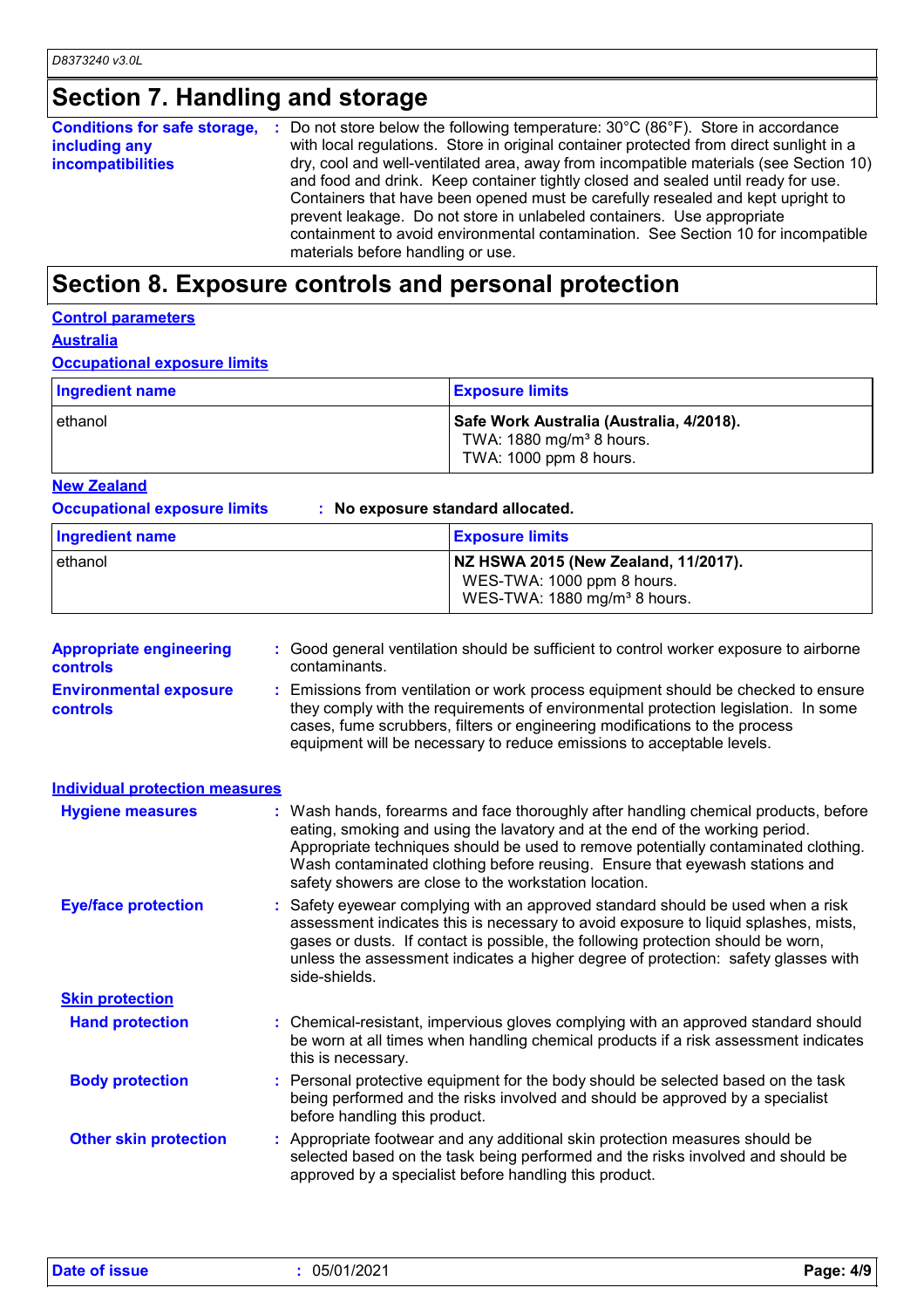# **Section 8. Exposure controls and personal protection**

**Respiratory protection** : Based on the hazard and potential for exposure, select a respirator that meets the appropriate standard or certification. Respirators must be used according to a respiratory protection program to ensure proper fitting, training, and other important aspects of use.

### **Section 9. Physical and chemical properties**

| <b>Appearance</b>                                 |                                                                                              |
|---------------------------------------------------|----------------------------------------------------------------------------------------------|
| <b>Physical state</b>                             | Solid. [Presaturated Wipes]                                                                  |
| <b>Color</b>                                      | White.                                                                                       |
| Odor                                              | Fragrant.                                                                                    |
| <b>Odor threshold</b>                             | : Not available.                                                                             |
| pH                                                | 5 to 8 [Conc. (% w/w): 100%] (Liquid concentrate)                                            |
|                                                   |                                                                                              |
| <b>Melting point</b>                              | : Not available.                                                                             |
| <b>Boiling point</b>                              | : Not available.                                                                             |
| <b>Flash point</b>                                | Closed cup: >93.3°C (>199.9°F)                                                               |
| <b>Evaporation rate</b>                           | : Not available.                                                                             |
| <b>Flammability (solid, gas)</b>                  | : Not available.                                                                             |
| Lower and upper explosive<br>(flammable) limits   | : Not available.                                                                             |
| <b>Vapor pressure</b>                             | : Not available.                                                                             |
| <b>Vapor density</b>                              | : Not available.                                                                             |
| <b>Relative density</b>                           | : Not available.                                                                             |
| <b>Solubility</b>                                 | Easily soluble in the following materials: cold water and hot water. (Liquid<br>concentrate) |
| <b>Solubility in water</b>                        | : Not available.                                                                             |
| <b>Partition coefficient: n-</b><br>octanol/water | : Not available.                                                                             |
| <b>Auto-ignition temperature</b>                  | : Not available.                                                                             |
| <b>Decomposition temperature</b>                  | : Not available.                                                                             |
| <b>Viscosity</b>                                  | : Not available.                                                                             |
| Flow time (ISO 2431)                              | : Not available.                                                                             |
| <b>Aerosol product</b>                            |                                                                                              |
| <b>Type of aerosol</b>                            | : Not applicable.                                                                            |

# **Section 10. Stability and reactivity**

| <b>Date of issue</b>                                | 05/01/2021                                                                                                | Page: 5/9 |
|-----------------------------------------------------|-----------------------------------------------------------------------------------------------------------|-----------|
| <b>Hazardous decomposition</b><br>products          | : Under normal conditions of storage and use, hazardous decomposition products<br>should not be produced. |           |
| <b>Incompatible materials</b>                       | : No specific data.                                                                                       |           |
| <b>Conditions to avoid</b>                          | : No specific data.                                                                                       |           |
| <b>Possibility of hazardous</b><br><b>reactions</b> | : Under normal conditions of storage and use, hazardous reactions will not occur.                         |           |
| <b>Chemical stability</b>                           | : The product is stable.                                                                                  |           |
| <b>Reactivity</b>                                   | : No specific test data related to reactivity available for this product or its ingredients.              |           |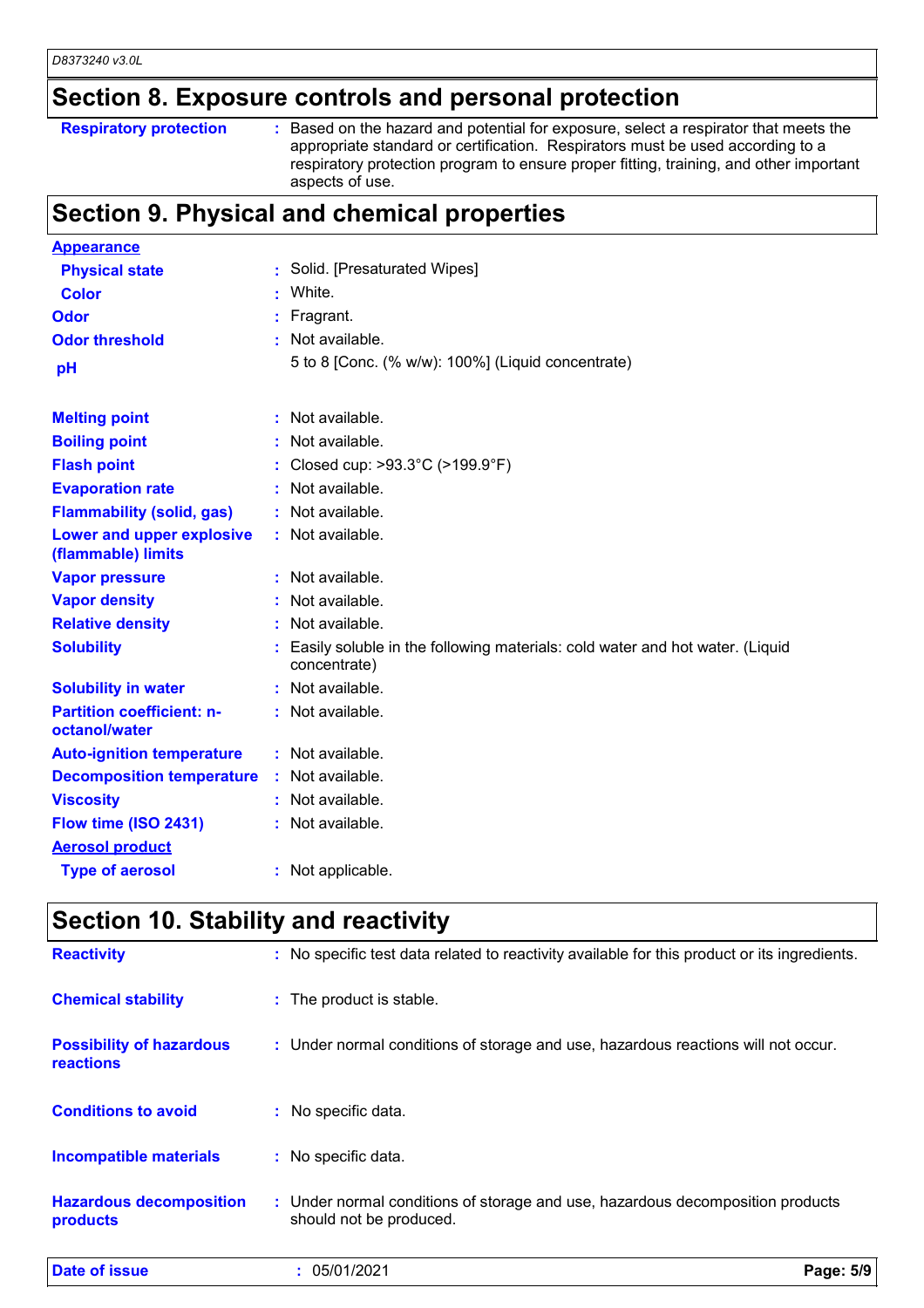# **Section 11. Toxicological information**

#### **Information on toxicological effects**

#### **Acute toxicity**

| <b>Product/ingredient name</b> | <b>Result</b>                                                     | <b>Species</b> | <b>Dose</b>                        | <b>Exposure</b> |
|--------------------------------|-------------------------------------------------------------------|----------------|------------------------------------|-----------------|
| lethanol                       | <b>LC50 Inhalation Vapor</b><br>LD50 Oral                         | l Rat<br>  Rat | 124700 mg/m <sup>3</sup><br>7 g/kg | 4 hours         |
| <b>Conclusion/Summary</b>      | Based on available data, the classification criteria are not met. |                |                                    |                 |

#### **Irritation/Corrosion**

| <b>Product/ingredient name</b> | <b>Result</b>            | <b>Species</b> | <b>Score</b> | <b>Exposure</b>                          | <b>Observation</b> |
|--------------------------------|--------------------------|----------------|--------------|------------------------------------------|--------------------|
| ethanol                        | Eyes - Moderate irritant | Rabbit         |              | 0.066666667<br>minutes 100<br>milligrams |                    |
|                                | Eyes - Mild irritant     | Rabbit         |              | 24 hours 500<br>milligrams               |                    |
|                                | Eyes - Moderate irritant | Rabbit         |              | 100<br>microliters                       |                    |
|                                | Skin - Mild irritant     | Rabbit         |              | 400<br>milligrams                        |                    |
|                                | Skin - Moderate irritant | Rabbit         |              | 24 hours 20<br>milligrams                |                    |

### **Conclusion/Summary**

| <b>Skin</b>                                               | : Based on available data, the classification criteria are not met. |
|-----------------------------------------------------------|---------------------------------------------------------------------|
| <b>Eyes</b>                                               | Based on available data, the classification criteria are not met.   |
| <b>Respiratory</b>                                        | : Based on available data, the classification criteria are not met. |
| <b>Sensitization</b>                                      |                                                                     |
| Not available.                                            |                                                                     |
| <b>Conclusion/Summary</b>                                 |                                                                     |
| <b>Skin</b>                                               | : Based on available data, the classification criteria are not met. |
| <b>Respiratory</b>                                        | : Based on available data, the classification criteria are not met. |
| <b>Mutagenicity</b>                                       |                                                                     |
| Not available.                                            |                                                                     |
| <b>Conclusion/Summary</b>                                 | : Based on available data, the classification criteria are not met. |
| <b>Carcinogenicity</b>                                    |                                                                     |
| Not available.                                            |                                                                     |
| <b>Conclusion/Summary</b>                                 | : Based on available data, the classification criteria are not met. |
| <b>Reproductive toxicity</b>                              |                                                                     |
| Not available.                                            |                                                                     |
|                                                           |                                                                     |
| <b>Conclusion/Summary</b>                                 | : Based on available data, the classification criteria are not met. |
| <b>Teratogenicity</b>                                     |                                                                     |
| Not available.                                            |                                                                     |
| <b>Conclusion/Summary</b>                                 | : Based on available data, the classification criteria are not met. |
| <b>Specific target organ toxicity (single exposure)</b>   |                                                                     |
| Not available.                                            |                                                                     |
| <b>Specific target organ toxicity (repeated exposure)</b> |                                                                     |
| Not available.                                            |                                                                     |

#### **Aspiration hazard**

Not available.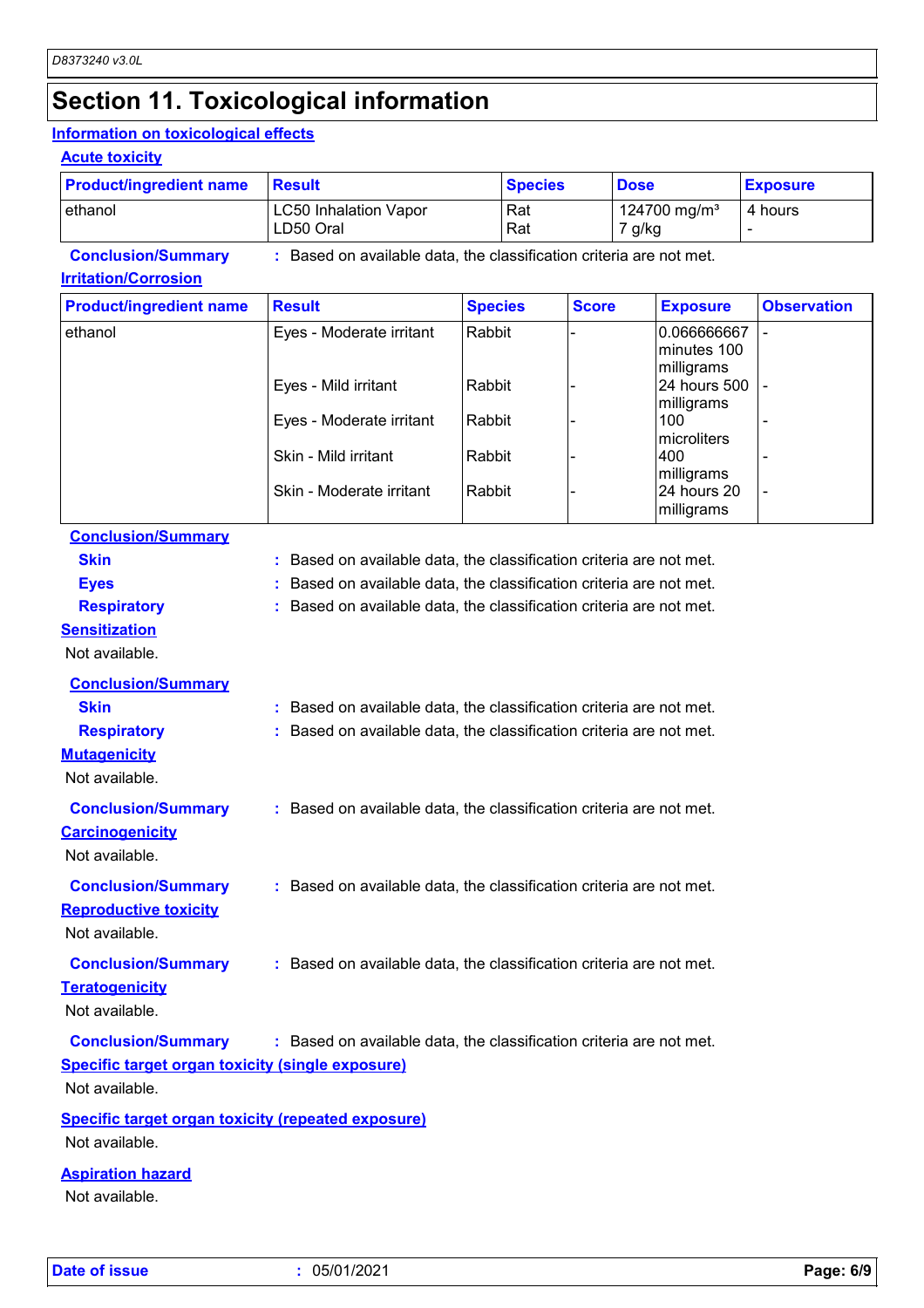# **Section 11. Toxicological information**

| Information on the likely<br>routes of exposure | : Not available.                                    |
|-------------------------------------------------|-----------------------------------------------------|
| <b>Potential acute health effects</b>           |                                                     |
| <b>Eye contact</b>                              | : No known significant effects or critical hazards. |
| <b>Inhalation</b>                               | : No known significant effects or critical hazards. |
| <b>Skin contact</b>                             | : No known significant effects or critical hazards. |
| <b>Ingestion</b>                                | : No known significant effects or critical hazards. |
|                                                 |                                                     |

|                    | Symptoms related to the physical, chemical and toxicological characteristics |  |
|--------------------|------------------------------------------------------------------------------|--|
| <b>Eve contact</b> | : No specific data.                                                          |  |

| <b>Inhalation</b>   | : No specific data. |
|---------------------|---------------------|
| <b>Skin contact</b> | : No specific data. |
| <b>Ingestion</b>    | : No specific data. |

#### **Delayed and immediate effects and also chronic effects from short and long term exposure**

| <b>Short term exposure</b>                        |                                                                     |
|---------------------------------------------------|---------------------------------------------------------------------|
| <b>Potential immediate</b><br><b>effects</b>      | $:$ Not available.                                                  |
| <b>Potential delayed effects</b>                  | $:$ Not available.                                                  |
| Long term exposure                                |                                                                     |
| <b>Potential immediate</b><br><b>effects</b>      | $:$ Not available.                                                  |
| <b>Potential delayed effects : Not available.</b> |                                                                     |
| <b>Potential chronic health effects</b>           |                                                                     |
| Not available.                                    |                                                                     |
| <b>Conclusion/Summary</b>                         | : Based on available data, the classification criteria are not met. |
| <b>General</b>                                    | : No known significant effects or critical hazards.                 |
| <b>Carcinogenicity</b>                            | : No known significant effects or critical hazards.                 |
| <b>Mutagenicity</b>                               | : No known significant effects or critical hazards.                 |
| <b>Teratogenicity</b>                             | : No known significant effects or critical hazards.                 |
| <b>Developmental effects</b>                      | : No known significant effects or critical hazards.                 |
| <b>Fertility effects</b>                          | : No known significant effects or critical hazards.                 |

#### **Numerical measures of toxicity**

#### **Acute toxicity estimates**

Not available.

# **Section 12. Ecological information**

| <b>Product/ingredient name</b> | <b>Result</b>                            | <b>Species</b>                                | <b>Exposure</b> |
|--------------------------------|------------------------------------------|-----------------------------------------------|-----------------|
| ethanol                        | Acute EC50 17.921 mg/l Marine water      | Algae - Ulva pertusa                          | 96 hours        |
|                                | Acute EC50 2000 µg/l Fresh water         | Daphnia - Daphnia magna                       | 48 hours        |
|                                | Acute LC50 25500 µg/l Marine water       | Crustaceans - Artemia<br>franciscana - Larvae | 48 hours        |
|                                | Acute LC50 11000000 µg/l Marine<br>water | Fish - Alburnus alburnus                      | 96 hours        |
|                                | Chronic NOEC 4.995 mg/l Marine water     | Algae - Ulva pertusa                          | 96 hours        |
|                                | Chronic NOEC 100 ul/L Fresh water        | Daphnia - Daphnia magna -                     | 21 days         |
| Date of issue                  | 05/01/2021                               |                                               | Page: 7/9       |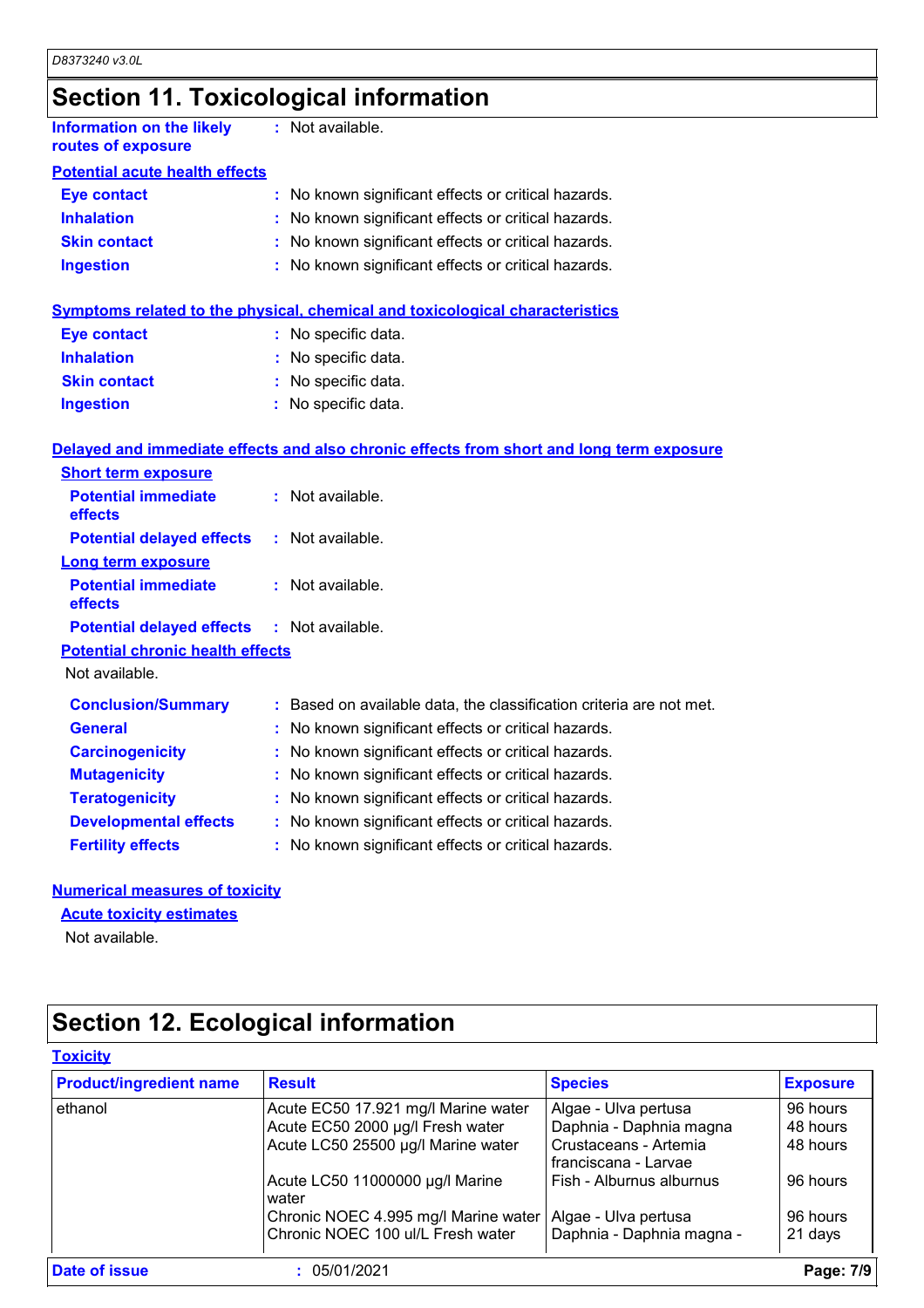### **Section 12. Ecological information**

|                           |                                                                   | <b>Neonate</b> |  |
|---------------------------|-------------------------------------------------------------------|----------------|--|
| <b>Conclusion/Summary</b> | Based on available data, the classification criteria are not met. |                |  |

# **Persistence and degradability**

**Conclusion/Summary :** The surfactant(s) contained in this preparation complies (comply) with the biodegradability criteria as laid down in Regulation (EC) No.648/2004 on detergents. Data to support this assertion are held at the disposal of the competent authorities of the Member States and will be made available to them, at their direct request or at the request of a detergent manufacturer.

#### **Bioaccumulative potential**

| <b>Product/ingredient name</b> | $\mathsf{LogP}_\mathsf{ow}$ | <b>BCF</b> | <b>Potential</b> |
|--------------------------------|-----------------------------|------------|------------------|
| ethanol                        | $-0.35$                     |            | low              |

| <b>Mobility in soil</b>                                 |                    |
|---------------------------------------------------------|--------------------|
| <b>Soil/water partition</b><br><b>coefficient (Koc)</b> | $:$ Not available. |

**Other adverse effects :** No known significant effects or critical hazards.

### **Section 13. Disposal considerations**

- **Disposal methods :**
- The generation of waste should be avoided or minimized wherever possible. Disposal of this product, solutions and any by-products should at all times comply with the requirements of environmental protection and waste disposal legislation and any regional local authority requirements. Dispose of surplus and nonrecyclable products via a licensed waste disposal contractor. Waste should not be disposed of untreated to the sewer unless fully compliant with the requirements of all authorities with jurisdiction. Waste packaging should be recycled. Incineration or landfill should only be considered when recycling is not feasible. This material and its container must be disposed of in a safe way. Empty containers or liners may retain some product residues. Avoid dispersal of spilled material and runoff and contact with soil, waterways, drains and sewers.

### **Section 14. Transport information**

|                                      | <b>ADG</b>               | <b>ADR/RID</b> | <b>IMDG</b>    | <b>IATA</b>    |
|--------------------------------------|--------------------------|----------------|----------------|----------------|
| <b>UN number</b>                     | Not regulated.           | Not regulated. | Not regulated. | Not regulated. |
| <b>UN proper</b><br>shipping name    |                          |                |                |                |
| <b>Transport hazard</b><br>class(es) | $\overline{\phantom{a}}$ |                | ۰              |                |
| <b>Packing group</b>                 | -                        |                |                |                |
| <b>Environmental</b><br>hazards      | No.                      | No.            | No.            | No.            |

**Special precautions for user** : Transport within user's premises: always transport in closed containers that are upright and secure. Ensure that persons transporting the product know what to do in the event of an accident or spillage.

**Date of issue :** 05/01/2021 **Page: 8/9**